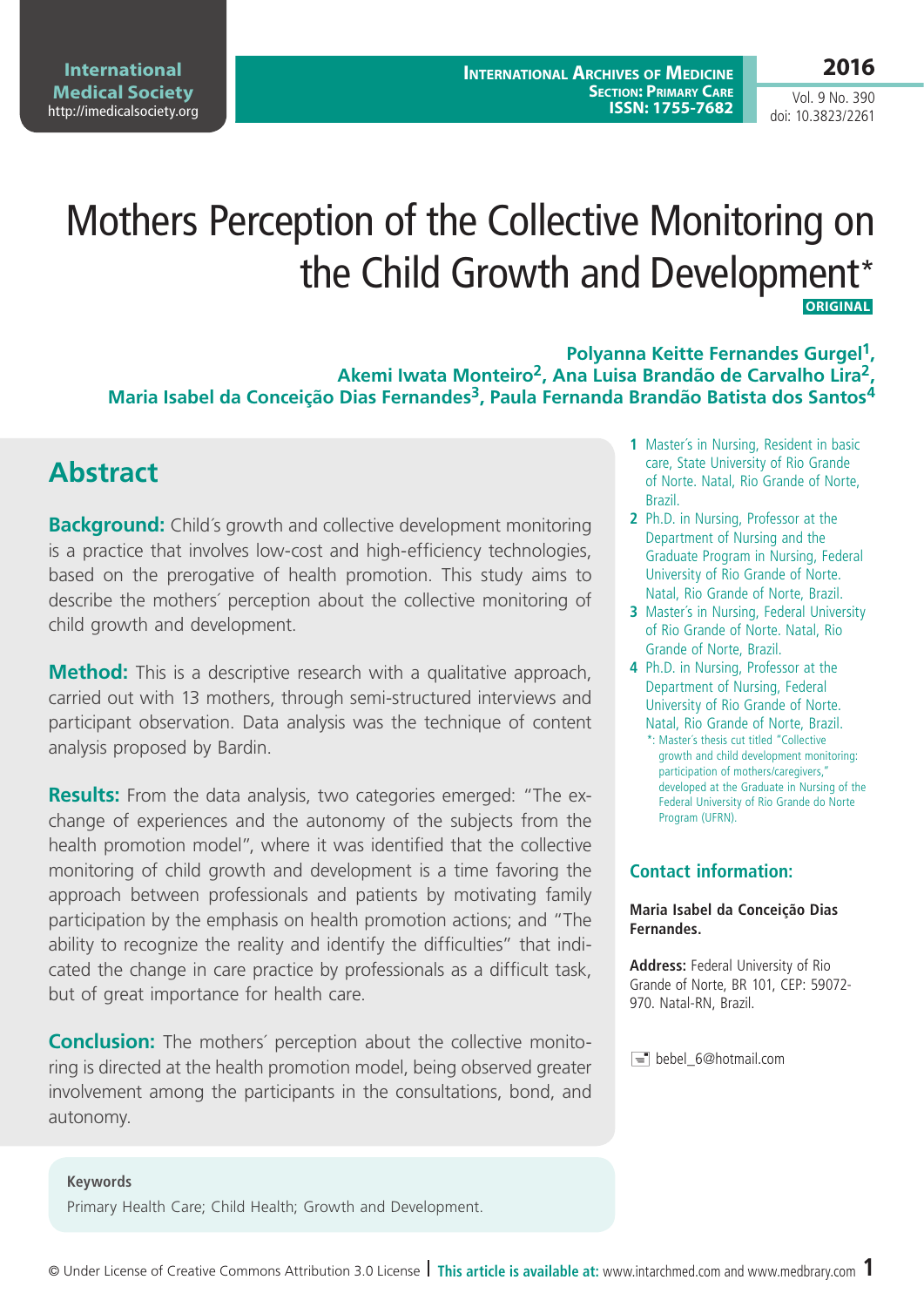**International Archives of Medicine Section: Primary Care ISSN: 1755-7682**

Vol. 9 No. 390 doi: 10.3823/2261

**2016**

### **Introduction**

In the health care of individuals, it is possible to realize the reproduction of concepts and logic that guide professional practice. They are the result of the rationales that guide health actions, leading to the adoption of a given combination of technologies or ways of working to achieve certain health practices, which characterizes technical-care models of health [1].

The technical-care model is characterized not only by the technologies and techniques used but above all, the logic that guides and organizes. Every model requires an ideology, which is the result of the policy objectives and theories that underpin health practices. In care practice, it is possible to see the coexistence of different care models that coexist in a complementary manner [2].

In the context of health care of children in Brazil, effective changes are noted regarding the incorporation of new principles and guidelines aimed at a more comprehensive, equitable practice and seeking the active participation of the subjects. Thus, through the family health strategy (FHS), these changes are gestated, and fundamental meanings have appeared in reorienting the logic of health services, in a change of perspective of the care/ technical-care model [3].

In recent decades, the child monitoring of growth and development throughout the implementation of the child´s health care policies has as the health care model as a reference based on health promotion, by encouraging the integral care practices, strengthening community and health education as the knowledge necessary for this transformation. However, the effective change to practices addressing these bases is still incipient [4].

Thus, the growth and development monitoring consultation of children still takes place through the traditional assistance: professional-centered, with a focus directed to the change detection and treatment [5]. These actions tend to maintain the status quo in the process of relationship between professionals and patients, and in this sense, there is no direct responsibility for the parent´s appropriation of knowledge about the health of their children. Often, such behavior is justified due to high demand for care in primary health care services, the system´s gateway [6].

It is common in childcare practices that the information passed on by nurses during consultations creates doubts in mothers. Thus, is necessary to strengthen the nurse and mother relationship during growth and development, with a view to the empowerment, which will have repercussions on the health care of their children [7].

On the other hand, the FHS works in a territory ascribed perspective, with a defined population for planning and execution of actions. However, the large number of families per team makes a limited actions planning, since the spontaneous demand for the service is still high.

Thus, in this context, the collective monitoring of child growth and development (GD) becomes seen as a practice that involves low-cost technologies and high efficiency, based on the prerogative of health promotion. It arises from the concern on practices still rooted in the technical logic/specialized care, which aims to empower families from the appropriation of skills and knowledge essential to the daily child care in their family space and/or community [8].

This alternative is inserted to strengthening the primary health care (PHC) as to consider the family as the subject of an action in the care of children, having a greater contribution to the development of healthy practices by the population and facilitating popular health education [8-9].

In view of the above, this research intends to highlight if the consultation of child growth and development brings impacts to the empowerment of mothers/caregivers regarding the quality of care provided to their children. Thus, this research will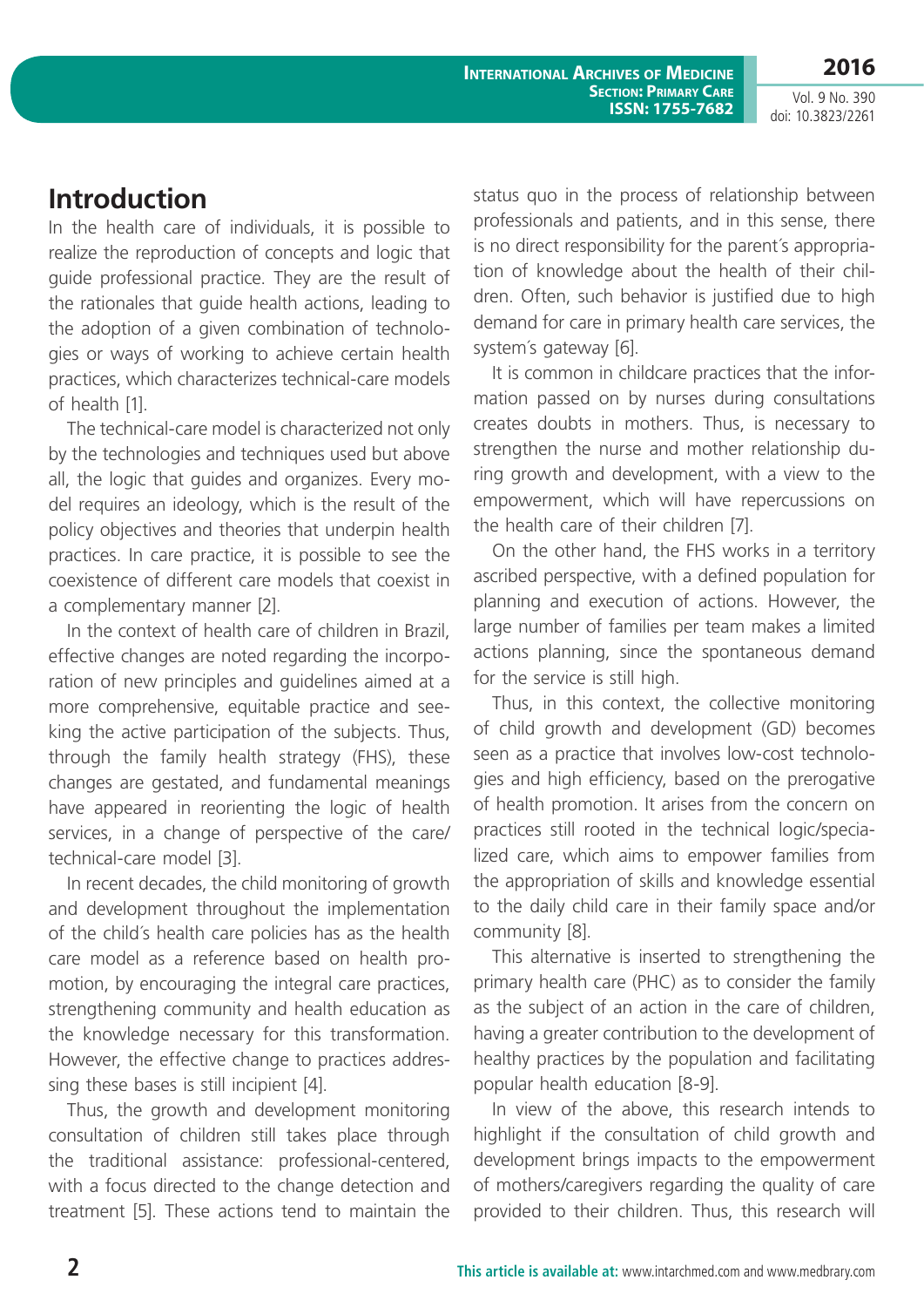**2016**

Vol. 9 No. 390 doi: 10.3823/2261

contribute to a critical reflection on the empowerment of the subjects for health care. Propagating studies on this theme is relevant because understanding about the process of health education in the territory where the child lives and his family helps in the implementation of public policies and interventions by professionals.

Given the above, when considering the collective monitoring consultation of child GD an action that directs the practice to a new way to do, based on the popular education process in health and care in an integral perspective, the question is: what is the perception of mothers on the collective monitoring of child growth and development?

Therefore, the objective is to describe the mothers´ perception about the collective monitoring of child growth and development.

# **Method**

This is a descriptive research with a qualitative approach, conducted with mothers who participated in the collective GD in two units of the ESF in a city in northeastern Brazil, from August to September 2014.

The inclusion criteria were: being a mother/caregiver responsible for the care of children who have attended at least one meeting of collective monitoring of children´s GD. The exclusion criteria were stipulated as mothers/caregivers outside the area covered by the family health unit (USF) and those who did not use the SUS as a primary health care service.

The participants in the study were 13 mothers who were addressed at two different times in the two USF, obtaining six and seven participants in each USF. The sample size was defined by the theoretical saturation criterion. The evaluation process is a continuous saturation, being held since the start of data collection always to compare the data obtained with the objectives of the study. The similarities in the information show the speech of subjects, understood their representations regarding the research object [10].

For data collection, the technique of participant observation was used. In this sense, when being part of the GD monitoring, the researcher sought to observe how they were conducted, as well as pay attention to how the participants interact in an attempt to identify the strengths and difficulties facing the care of their children as well as realize the alternatives overcoming listed before the circumstances of the subjects involved.

At the end of the collective consultation, each participant individually in the same space of the meeting had semi-structured interviews, and they were recorded. The audios were transcribed in full on the day of the meeting.

Among the questions that guided the interviews, there was the understanding of the participants on the monitoring of children´s GD, and the collective structuring of such moments. They also were asked about the inclusion and participation of subjects in the group. Finally, it was sought to draw a picture of improvement in the performance of the care given to the child after their participation in collective monitoring.

For the organization and analysis of data was used content analysis proposed by Bardin [11]. The operation of the data analysis technique was performed by repeated and exhaustive reading of the empirical material, to identify the units of meaning that were coded and aggregated into thematic categories [11].

The theoretical referential adopted in this study is part of the analysis of content proposed by Bardin, which consists of a set of communication analysis techniques, guided by systematic procedures and objectives for describing the content of the speech, which allow the inference of relative knowledge to the conditions of production/reception of messages [11].

For content analysis, this is divided into stages, namely: 1) Pre-analysis: the researcher performs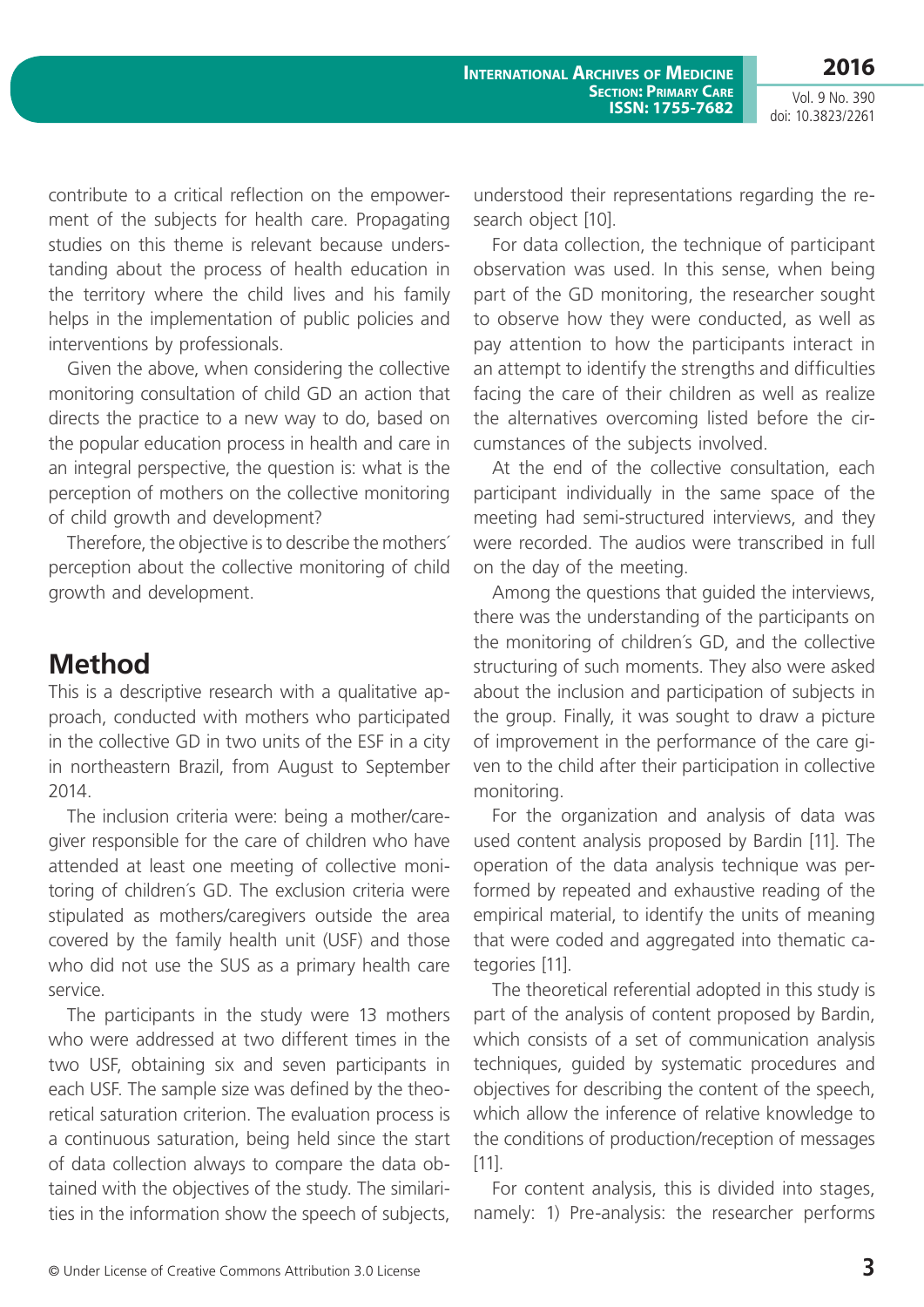**International Archives of Medicine Section: Primary Care ISSN: 1755-7682**

**2016** Vol. 9 No. 390

doi: 10.3823/2261

the "choice of the documents to be submitted for analysis, formulates the hypotheses and the objectives"; 2) Analytical description: the material is subjected to an in-depth study guided by the hypotheses and the theoretical reference. Procedures such as coding, categorization and classification are basic at this stage. Concordant and divergent ideas of ideas are sought; 3) Referential interpretation: reflection, intuition based on empirical materials establish relationships, deepening the connections of ideas. In this phase, the researcher deepens his analysis and arrives at more concrete results of the research [11].

It is emphasized that this study followed the ethical and legal principles governing scientific research involving human beings, keeping the voluntary character of the participants and the anonymity of the parties and it was approved by the ethics committee on research of the unit responsible, under Nº 719,949. The mothers were identified by the letter "M" followed by a sequential number from one to thirteen to preserve the anonymity of the subjects.

# **Results and Discussion**

The mother's participants of this study were between 16 and 36 years old. Most of them had not finished elementary school. Regarding employment, only two had a formal contract and were enjoying the maternity leave; the rest were housewives. Regarding marital status, two were single; four were married, and seven were in a stable relationship. In an analogous population studies, the identified profile was also similar, young mothers, with low schooling, housewives and with stable union/married [7,12].

On the data analysis, two thematic categories emerged: "The exchange of experiences and the autonomy of the subjects from the health promotion model" and "The ability to recognize the reality and identify the difficulties."

#### **The exchange of experiences and the autonomy of the subjects from the health promotion model**

Currently, it is possible to establish the existence of certain exhaustion in the biomedical paradigm, since alone it could not answer all the existing demands in today´s society. Also, other alternatives, such as health promotion, have become much more qualified proposals to answer the health challenges of contemporary times.

In the studied reality, even though it is a subtle way, changes in child growth monitoring and development have already begun, although there is a strong link with the traditional medical model. It was noticed that in the two units studied consultations were held alternately individual and collective consultations. This is an alternative adopted by some professionals since there is still a strong connection with patients to the hegemonic model of health, in which the medicalization and complaints are highlighted.

In an attempt to overcome such situations, the collective monitoring of children´s GD aims at encouraging a closer relationship between professionals and patients, a factor that provides incentives for family participation by involving them with information about health care and problems of their child, for the emphasis on health promotion and the interrelation of different knowledge [6, 13]. This reality is evident in the words that follow:

*Here is like this, each one asks something, and the other who knows can help.*

M4.

In the other GD, the mother said that the child fell *out of the cart and stood up unconscious because she did not put the right seat belt... Now I am more careful when I put him in the cart, button up a pillow for him not to fall.*

M1.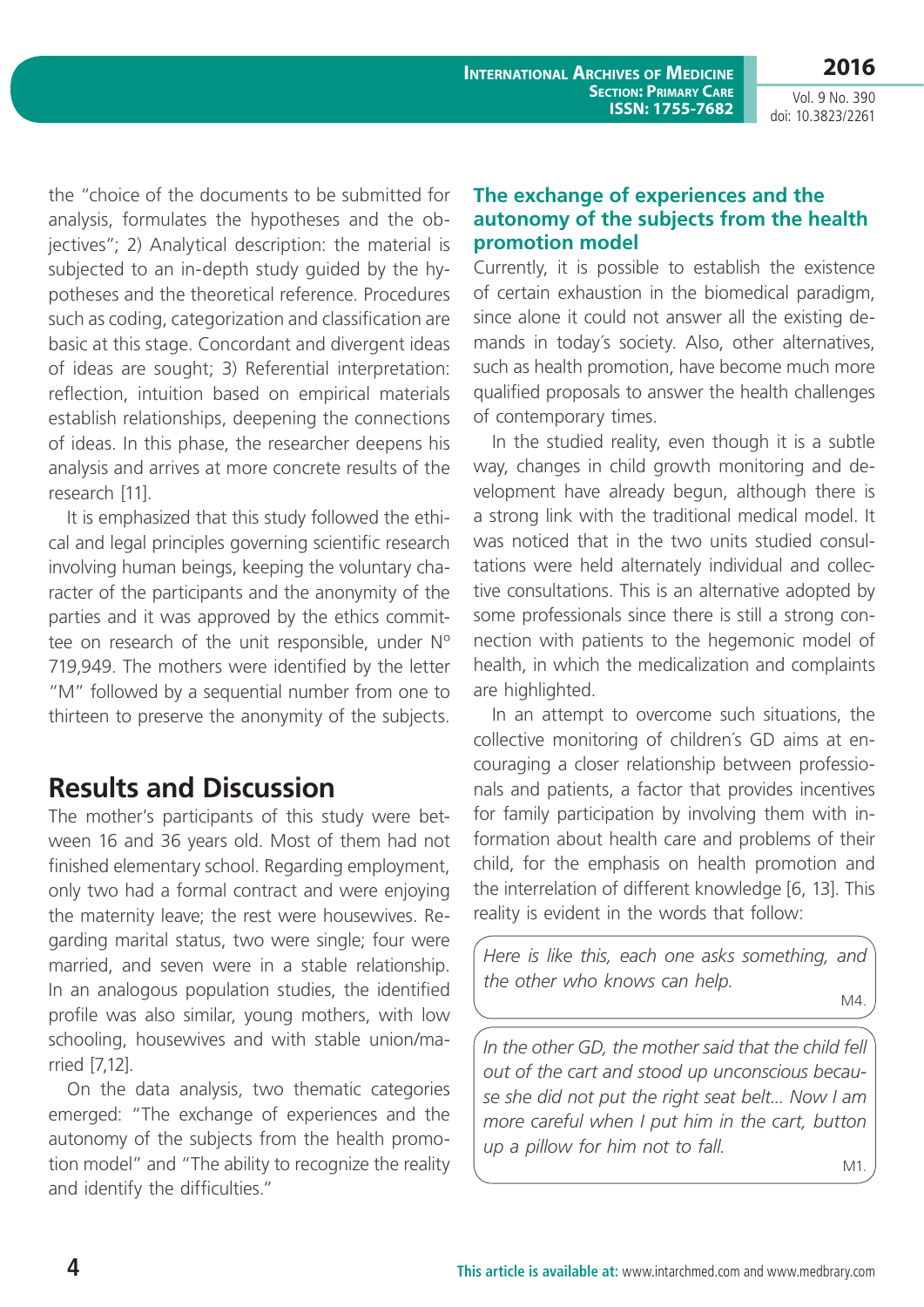**International Archives of Medicine Section: Primary Care ISSN: 1755-7682**

Vol. 9 No. 390 doi: 10.3823/2261

**2016**

In the collective, it is good the sharing other *mothers, the development of each child... Because there are situations that the other child passed and not mine and I am already more vigilant... and to know what it is, when it happens.*

M8.

From the interaction between different individuals in the social spaces can be the development of skills inherent to the care of their child, a factor that works to improve the self-esteem and strengthen the sense of belonging to that environment, since they share the same goal in all that space, health, and well-being of their children [5]. Reinforcing this idea, the Ottawa charter, a reference to health promotion points care and reciprocity as fundamental principles, saying that everyone should take care of himself, the other, the community and the environment [14].

The participation of patients and the appreciation of knowledge are factors directly related to the conceptual formulation of health promotion and working in this context is part of what is called a collective monitoring of GD [15]. In this sense, the work group who promote health is seen as a means of contributing to the development of autonomy and better-living conditions and health of those involved to contribute to overcoming in the model biomedical practices.

Thus, the process of autonomy of the subjects involved in the child´s collective monitoring can be observed through the following lines:

*I ask a lot. I open myself more... I mean what is going on [...] we see everyone talking, so we want to say what is going on. That is it.* M13.

*I think here each one speaks a little...*

M1.

*I always say, especially if I see that I can help. However, I do not talk much because I am shy [...] But I do not stop asking questions.* M9.

Through the analysis of the speeches, it can be seen that through the collective GD, participants become subjects of action, because there is a greater openness to the expression of their views on a particular situation. Moreover, it is possible to observe some encouragement in the subject since become part of a group where people of their community talk and exchange of common situations experiences to their children.

However, this does not frequently occur in individual consultations, in which the professional, in the high demand for assistance and queues, only guides on the care of the child. In this type of service, the professional is transfigured as the holder of knowledge, because of his verticalized actions [6]. Thus, this behavior tends to promote a smaller stimulus to the emergence of the autonomy of the subjects involved. That subject who uses an unquestioning service, participate effectively and does not contribute to the improvement of their health care.

On the other hand, from the strengthening of individual capabilities, patients become empowered, a characteristic that may favor better health to children [15-16]. The autonomy, considered a guiding category of health promotion at work, seeking the extension of the control or domain of individuals and communities on the determinants of their health so that they can exercise the independence process [15-16].

Encouraging the participation of the subjects in the collective needs of these individuals acquire the greater capacity for reflection on the conditions of their life. Besides being part of the problem situation, it is essential that patients become members of the transforming action [5, 17].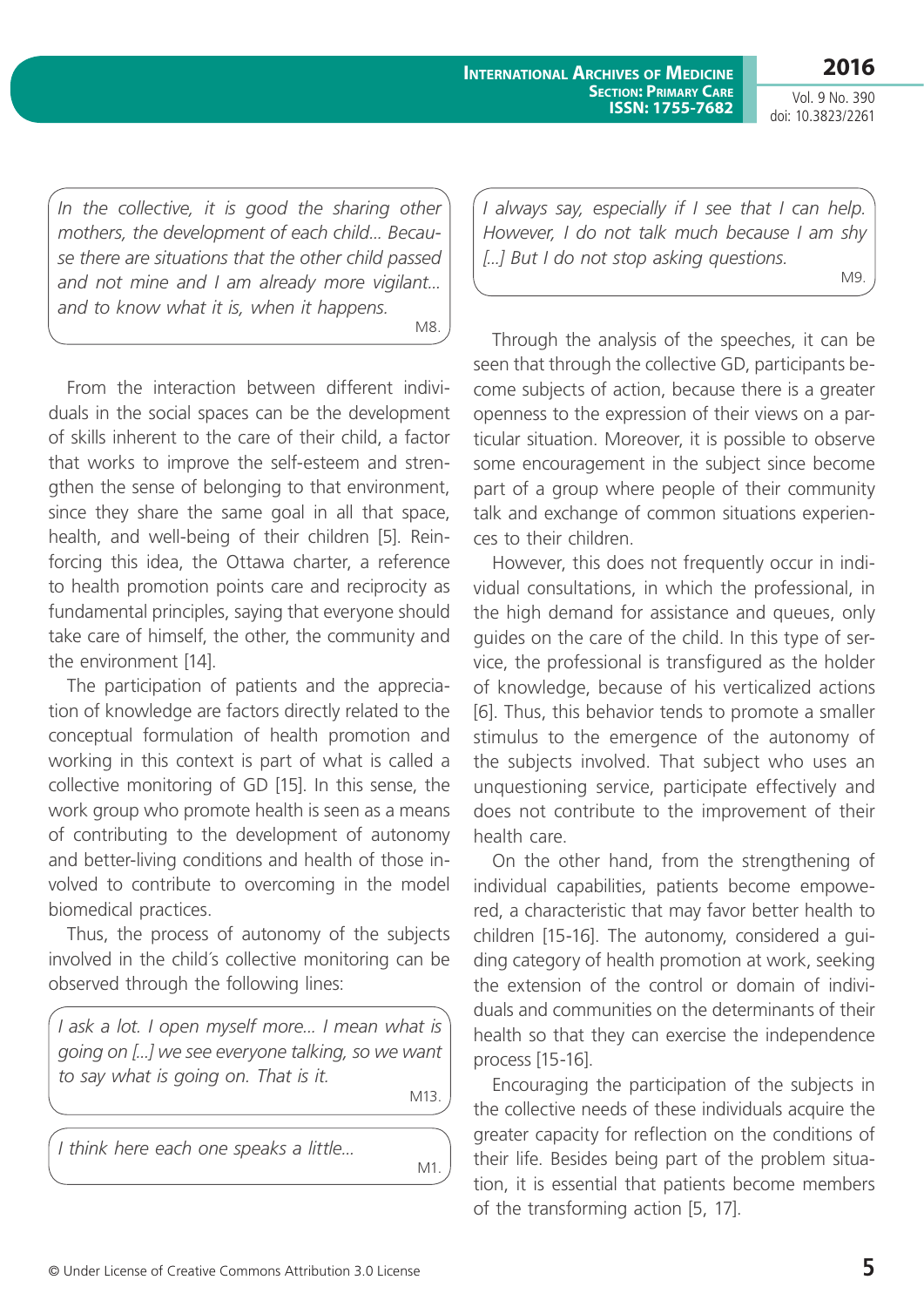Vol. 9 No. 390 doi: 10.3823/2261

In this sense, for the child's health have effective actions, it is necessary the effective performance of public policies that give families the increase of their autonomy to foster care.

#### **The ability to recognize the reality and identify the difficulties**

For a change process takes effect in care practice, there is a demand for professionals with a strong commitment to do this, since breaking with established knowledge is an arduous task.

From this perspective, it is important to work with the community in the context of health promotion, based on the construction of new nursing knowledge, no less qualified, but guided by the opposite view of the hegemonic model of health. It is necessary to have the notion that it is possible to overcome the focus of attention only complaint/behavior and consider wider issues of individuals who are in a particular context [18].

Thus, there is the need to understand the perception of the care model focused on the promotion of health as something innovative, which aims to overcome the difficulties, having as a priority a broader view of the entire health-disease process and especially the relationships established in care, either between professionals or between professionals and patients.

Even with such a direction, it is clear that the literature indicates the incipient in carrying out activities aimed at promoting health. This factor may be due to the ignorance of the professionals confuse this concept with prevention and health education practices.

Therefore, it is important to work with professionals, for enlargement discussions that favor health promotion to increase effective and universal alternative to improve the quality of life of the population [19]. Highlighting the attention to collective practices of monitoring the child´s GD, to be questioned about their participation, the mothers reported:

*It is good! It is good because we participate, we lie on the mattress and all, not to the other ... They only do that. We just get there...*

M10.

M6.

In the collective, each one speaks what is going *on with your child [...] we participate more... In the individual, they measure themselves; we are just holding the child.*

*[...] There, are not many questions... Here, the boy has more freedom walking and playing.* M13.

From the analysis of the speeches, it is clear that during the public service there is a closer relationship between patients and professionals who come together to discuss the process of care of children. The establishment of this relationship is of fundamental importance for the nursing consultation to succeed and impact on the care provided to the child [5, 20].

While patients feel part of the process through their participation in the collective monitoring of children´s GD, these become child-care mediators and active subjects in the health care. Thus, it is through the inter-relationship and bond established with professional that patients demonstrated satisfaction with the care received [18, 21].

In this sense, we have the health promotion measures as a valuable tool in strengthening the individual capacities of patients, who by participating in the actions proposed in the collective monitoring of their children´s GD, become subject able to develop the necessary care that they need. Also, the strengthening of the bond established between patients and professionals approach them to the health services.

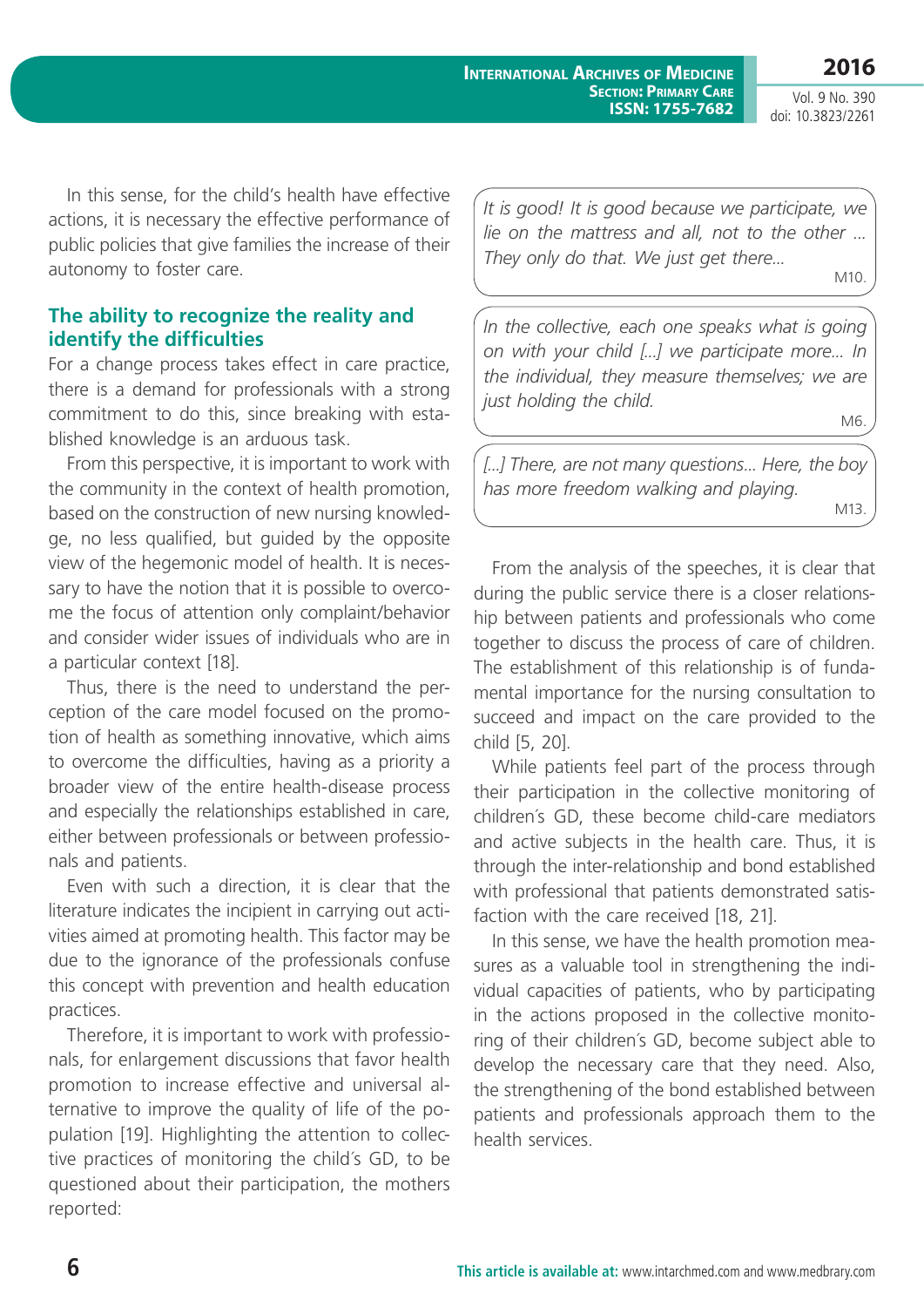Vol. 9 No. 390 doi: 10.3823/2261

# **Conclusion**

It is concluded that from the collective GD, the participants become action subjects, strengthen their autonomy and self-esteem in the healthcare process, because there is a greater openness to the expression of their points of view. There is also a closer relationship between patients and professionals who come together to discuss the process of child care.

We showed that the mothers' perception about the collective monitoring of children´s GD is directed at health promotion model, as you it is possible to see a greater involvement of the participating subjects in the consultations. Despite the predominance of health promotion model, it is still possible to identify traces of the hegemonic health model and practices.

Thus, it is seen the need to present and promote discussions on the importance of holding of actions that have mainly focused on health promotion to emphasize and enhance the practice in everyday health services.

It is noteworthy that the results of this study should be interpreted to consider some limitations. The study to show only the mothers/caregivers´ view, besides that the results of this study are restricted to a single center, not addressing a larger number of situations. Thus, as future perspectives, other studies are expected to be developed with the other primary health care actors and with other health realities.

# **References**

- **1.** Fertonani HP, Pires EP, Biff D, Scherer MDA. Modelo assistencial em saúde: conceitos e desafios para a atenção básica brasileira. Ciênc saúde coletiva. 2015; 20(6): 1869-78.
- **2.** Trindade LL, Pires DEP. Implicações dos modelos assistenciais da atenção básica nas cargas de trabalho dos profissionais de saúde. Texto & contexto enferm. 2013; 22(1): 36-42.
- **3.** Silva JM, Caldeira AP. Modelo assistencial e indicadores de qualidade da assistência: percepção dos profissionais da atenção primária à saúde. Cad saúde pública. 2010; 26(6): 1187-93.
- **4.** Pedraza DF. Growth surveillance in the context of the Primary Public Healthcare Service Network in Brazil: literature review. Rev bras saúde matern infant. 2016; 16(1): 7-19.
- **5.** Gurgel PKF, Tourinho FSV, Monteiro AI. Consulta coletiva de crescimento e desenvolvimento da criança à luz da teoria de Peplau. Esc Anna Nery Rev Enferm. 2014; 18(3): 539-43.
- **6.** Monteiro AI, Macedo IP, Santos ADB, Araújo WM. A enfermagem e o fazer coletivo: acompanhando o crescimento e o desenvolvimento da criança. Rev Rene. 2011; 12(1):73-80.
- **7.** Vasconcelos LM, Albuquerque IMAN, Lopes RE, Oliveira CV, Viera NFC, Gubert FA. Puericultura: percepção de mães atendidas em unidade básica de saúde em sobral, Ceará, Brasil. Rev enferm UFPE on line. 2010; 4(3):1492-97.
- **8.** Assis WD, Collet N, Reichert APS, Sá LD. Processo de trabalho da enfermeira que atua em puericultura nas unidades de saúde da família. Rev bras enferm. 2011; 64(1): 38-46.
- **9.** Leão CDA, Caldeira AP, Oliveira MMC. Atributos da atenção primária na assistência à saúde da criança: avaliação dos cuidadores. Rev bras saúde matern infant. 2011; 11 (3): 323-34.
- **10.** Fontanella BJB, Magdaleno Júnior R. Saturação teórica em pesquisas qualitativas: contribuições psicanalíticas. Psicol estud. 2012; 17(1): 63-71.
- **11.** Bardin L. Análise de conteúdo. Lisboa: Edições 70-Brasil, ed.1, 2011.
- **12.** Mahl FD, Mattiazzi AL, Angst OVM, Kessler TM, Biaggio EPV. Estudo do perfil sociodemográfico e psicossocial de mães de neonatos e seus conhecimentos sobre a Triagem Auditiva Neonatal. O Mundo da Saúde. 2013; 37(1):35-43.
- **13.** Gurgel PKF, Brandão ICA, Santos ADB, Monteiro AI, Teodósio SSCS. O acompanhamento do crescimento e do desenvolvimento da criança: uma ação coletiva da enfermagem. Rev enferm UFPE on line. 2013; 7(2): 625-631.
- **14.** World Health Organization. The Ottawa charter for health promotion. Geneve: WHO; 1986 [cited 2016 sep 25]. Avaliable from: [http://www.who.int/healthpromotion/conferences/](http://www.who.int/healthpromotion/conferences/previous/ottawa/en/) [previous/ottawa/en/](http://www.who.int/healthpromotion/conferences/previous/ottawa/en/)
- **15.** Haeser LM, Büchele F, Brzozowski FS. Considerações sobre a autonomia e a promoção da saúde. Physis. 2012. 22(2): 605-20.
- **16.** Vasconcelos VM, Frota MA, Martins MC, Machado MMT. Puericultura em enfermagem e educação em saúde: percepção de mães na estratégia saúde da família. Esc Anna Nery Rev Enferm. 2012; 16(2): 326-31.
- **17.** Freire P. Pedagogia da Autonomia Saberes Necessários à Prática Educativa. 43th ed. Paz e Terra: Coleção Saberes; 2011.